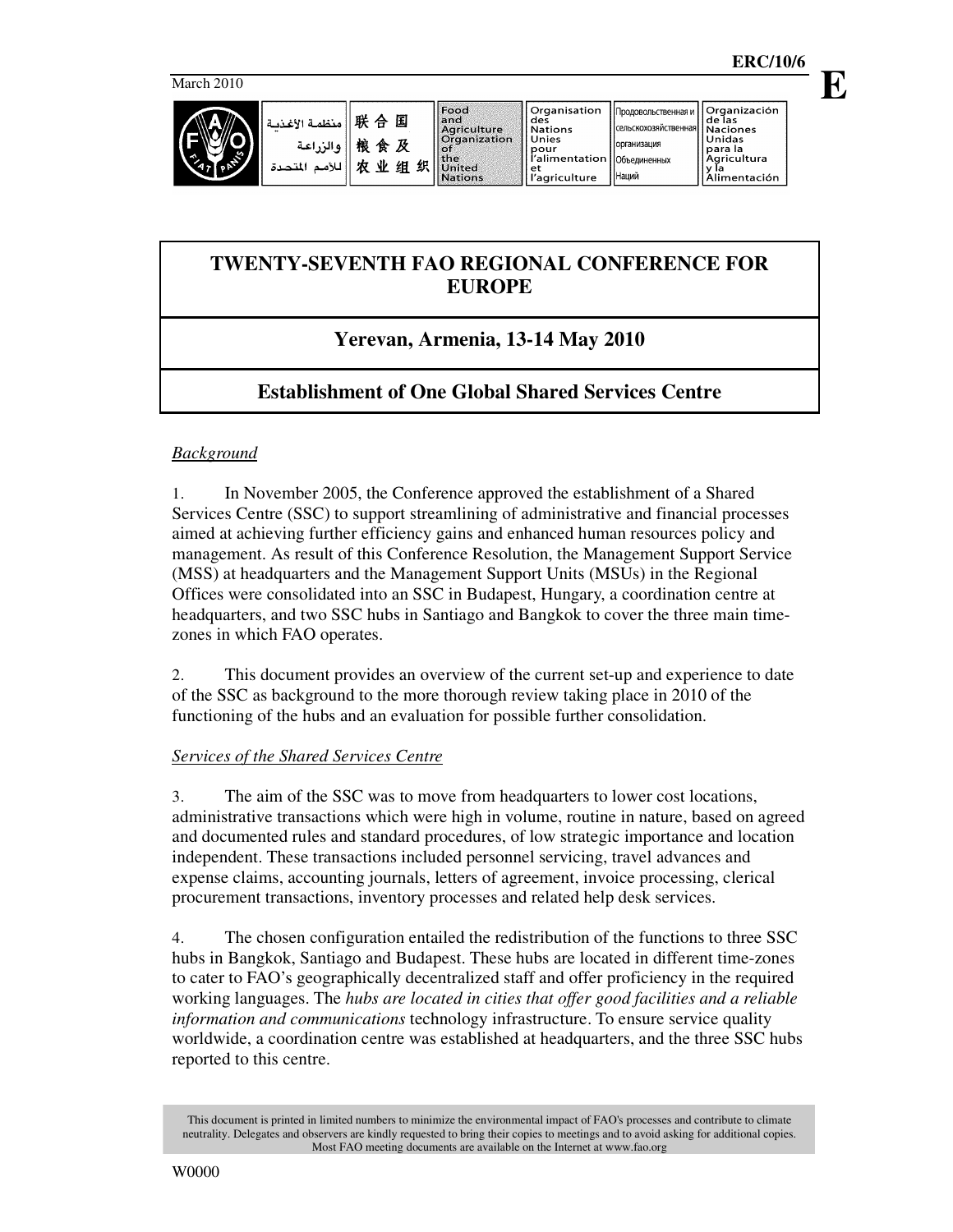5. Before the establishment of the SSC, human resource and travel services were provided by the MSS at headquarters and by each Regional Office MSU. With the establishment of the SSC, the Budapest hub took over the provision of human resource and travel services for Europe and Central Asia (including headquarters), Africa and the Near East. For Asia Pacific and Latin America/Caribbean, SSC hubs in Santiago and Bangkok provide these services.

6. The Budapest office also took over a number of other services previously located at headquarters, namely support to system users, processing of purchase orders, and, for headquarters, processing of accounting journals and invoices and management of vendor banking instructions and staff receivables.

## *Establishment of the Hubs*

7. Budapest was chosen as the main hub following a careful review. One deciding factor was that the Hungarian government offered particularly favourable conditions for the establishment of a SSC hub, including the full refurbishment of accommodation in the Ministry of Agriculture. This, coupled with the favourable staff cost differentials between Hungary and other locations, made the proposal cost effective and efficient, and the Agreement with the Republic of Hungary for the Budapest hub was signed in early 2007.

8. The proposed structure of the Budapest hub, together with changes needed in Bangkok and Santiago, was described in document CL 131/18 of November 2006. It included a net reduction of 72 posts at headquarters (leaving a small coordination centre) and a net reduction of 20 posts in the Regional Offices for Africa (RAF) and the Near East (RNE). It also entailed the creation of 72 posts in Budapest and five additional positions in the hubs in the Regional Offices for Latin America and the Caribbean (RLC) and Asia and the Pacific (RAP) Regions resulting in a net reduction of 15 posts overall.

9. The final SSC structure as presented in the PWB 2008-09 was as follows:

| <b>Location</b> / Unit    |                 | <b>Number of FTEs</b> |                        | <b>Total</b> |
|---------------------------|-----------------|-----------------------|------------------------|--------------|
| <b>Headquarters</b>       |                 | <b>Professional</b>   | <b>General Service</b> |              |
|                           | <b>AFDS</b>     | 16                    | 17                     | 33           |
| <b>Regional Locations</b> |                 |                       |                        |              |
|                           | Bangkok         |                       | 12                     | 13           |
|                           | Santiago        |                       | 10                     | 11           |
|                           | <b>Budapest</b> |                       | 86                     | $95*$        |
| <b>Total</b>              |                 | 27                    | 125                    | 152          |

### **Table 1. Established staffing of the SSC in 2008-2009**

\* 72 are regularly established positions and 23 are temporary

10. The decision by FAO is in line with that made by other public sector and private institutions, many of which have established SSC in low cost locations to take advantage of the salary cost differential. In FAO's case, the savings resulting from the transfer of 72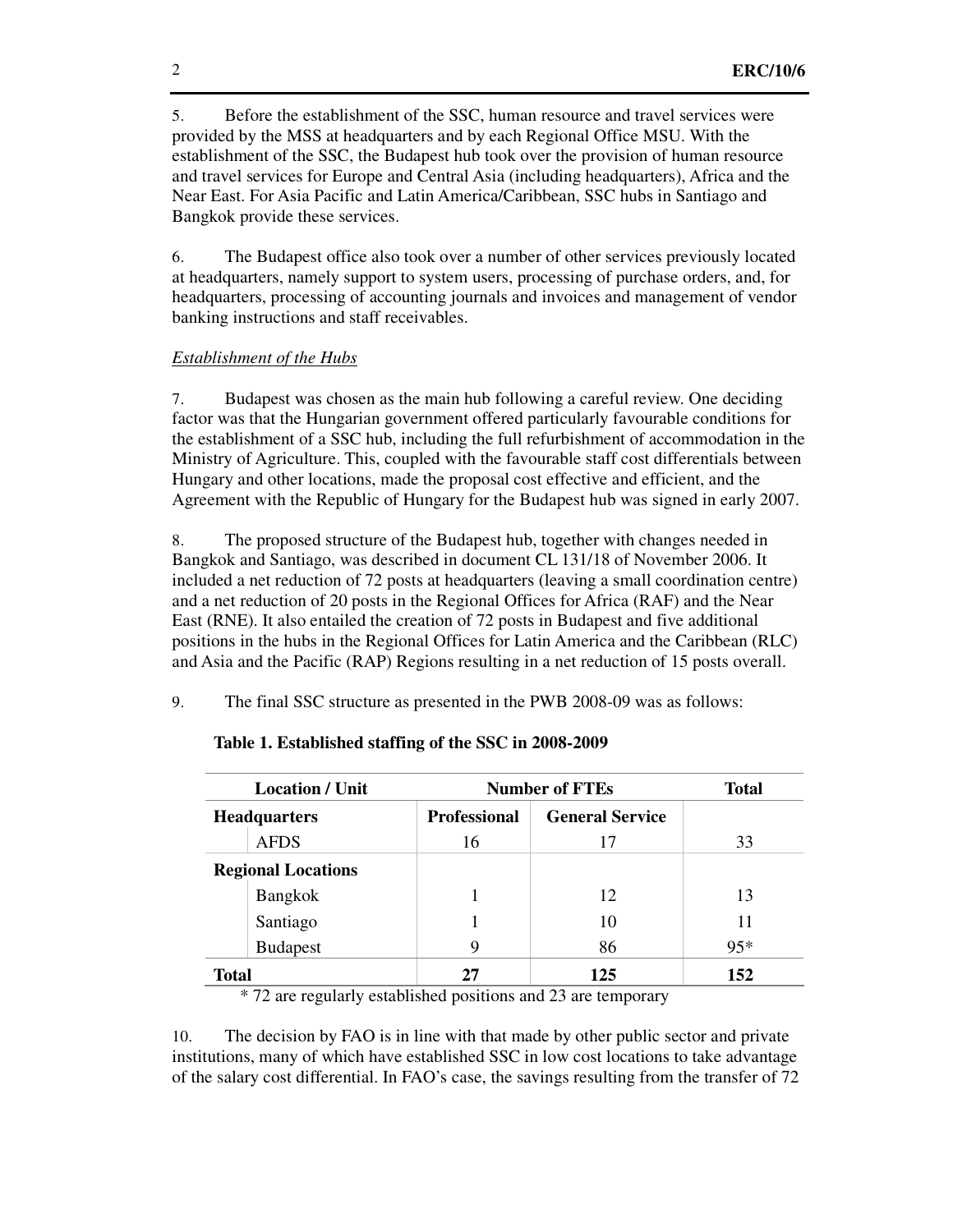positions from Rome to Budapest amounted to approximately USD 8 million per biennium.

11. The implementation of the SSC was phased over the period 2008-2009 with most of the functions operational by the end of 2008. In January 2008, the SSC hubs in Bangkok and Santiago became fully operational, and the Budapest hub opened with a first complement of about 25 staff. The headquarters MSS, and RAF and RNE MSUs ceased to exist, and all staff were successfully redeployed.

### *External Reviews of the SSC*

12. In 2008 and 2009, two major consulting firms undertook an initial examination of the present configuration of the SSC hubs. Firstly, the Root and Branch Review conducted by Ernst  $&$  Young<sup>1</sup>, did not perform an in-depth study, but nevertheless recommended consideration of a single hub structure (as per current best practice) and of additional services to be offshored. A second consulting  $\lim^2$  then undertook a more detailed review of the Rome and Budapest staffing levels. In comparing workload indicators from before and after the establishment of the SSC, the consultants noted that the number of transactions per full-time equivalent staff was between 1.5 and 2 times higher in Budapest than in Bangkok and Santiago, and that the volume of transaction processed by FAO globally was low compared to industry standards using multi-hub structures. They also noticed that the average response time of the SSC was more than 24 hours per transaction, thus making time-zone considerations less relevant. As a consequence, they recommended consideration of a single hub structure in Budapest. The consultants also recommended further consolidation and offshoring of headquarters functions to Budapest and the elimination of the SSC transaction processing services undertaken by the coordination centre in Rome.

### *Members' Guidance*

-

13. In July 2009, the Finance Committee reviewed a progress report on the SSC hub in Budapest, which included information on the services provided and cost savings achieved, as well as highlights of the recommendations stemming from the Root and Branch Review and the second external review. The Committee was also informed that the Secretariat was undertaking further analysis of the recommendations of this second review.

14. The Finance Committee commented favourably on the savings achieved so far (over USD 8 million per biennium), and the potential savings arising from the creation of a global hub, which were estimated at an additional USD 1.8 million per biennium. With a view to the potential efficiency gains and savings, the Committee strongly encouraged the finalization of the internal review. The outcome of the review and proposals for the establishment of a single global hub, were to be presented in the PWB 2010-11. The Committee welcomed the satisfactory progress on the SSC and supported efforts by

<sup>1</sup> FAO Root and Branch Review Final Report (April 2009), Ernst & Young

<sup>&</sup>lt;sup>2</sup> FAO SSC Organizational review (May 2009), Accenture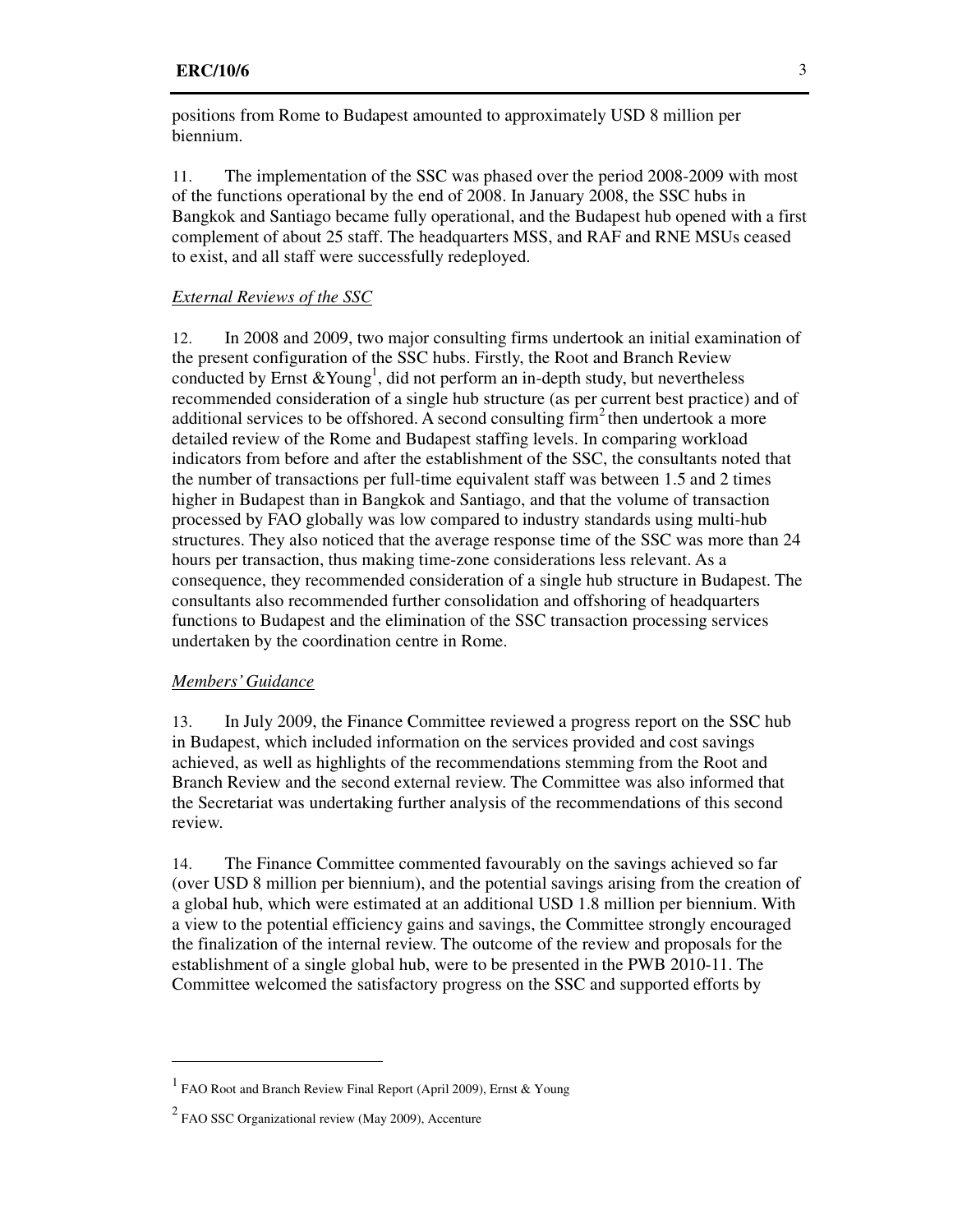Management to seek further improvements in efficiency and effectiveness of these functions.<sup>3</sup>

15. The Report of the 137th Session of FAO Council's Report (CL 137 REP) indicated that: The Council took note of the planned review of the Shared Services Centre for possible creation of a global Shared Service Centre hub, referred to in the PWB 2010-11. It stressed that any decision regarding the closure of the Shared Services Centre in Bangkok and Santiago must be preceded by in-depth study and analysis, taking into account both efficiency and effectiveness concerns. The Council looked forward to a transparent and consultative review and decisionmaking process based on such detailed information, including consultations with the Regional Conferences as well as the Finance Committee" (paragraph 23).

16. In November 2009, the Conference voted a budgetary appropriation which included unidentified further efficiency gains of USD 12.4 million and one-time savings of USD 10.4 million which need to be achieved in 2010-11. The Conference requested that measures for these savings include, in particular, actions that protect the delivery of the technical and economic programmes of the Organization.

### *Plans for 2010*

*17.* In line with the guidance of its governing bodies, the Organization is committed to providing Shared Services in the most efficient and effective manner across all FAO offices. It will therefore evaluate and implement recommendations stemming from the external reviews, taking Members' guidance into consideration, as necessary.

*18.* In the PWB 2010-11, the Organization has already implemented the recommendation to close the SSC coordination centre in Rome, with some posts abolished and others transferred to divisions within the Corporate Services, Human Resources and Finance Department (CS). The post of Chief, SSC, D-1, will move to Budapest in July 2010. Furthermore, CS department is planning to undertake in 2010 a thorough review of the SSC Bangkok and Santiago hubs, including the efficiency and effectiveness, quality of service as well as arrangement of any additional services provided by the SSC hubs in addition to their current responsibilitiesand an assessment of the effectiveness of administrative services for the Near East and Africa Regions which have been provided from Budapest since 2008. The review will include an appraisal of the interaction of the SSC hubs with the offices in the geographical region they service to assess their efficiency and effectiveness, including relevance of the time-zone considerations

*19.* In addition to confirming the estimated savings of USD 1.8 million in moving to a single hub structure in Budapest, the review will also consider the efficiency and effectiveness of the current administrative service delivery to all regions. For example, the Regional Offices already operating without an SSC hub since 2008 have highlighted a lack of focused and knowledgeable local presence of administrative staff, in particular in Human Resource matters such as recruitment, organizational design, staff development and career planning, and in dealings concerning complex administrative policy matters. These considerations could lead to a re-investment of part of the savings in improved

-

 $3$  CL 137/4, paras 68 – 70.